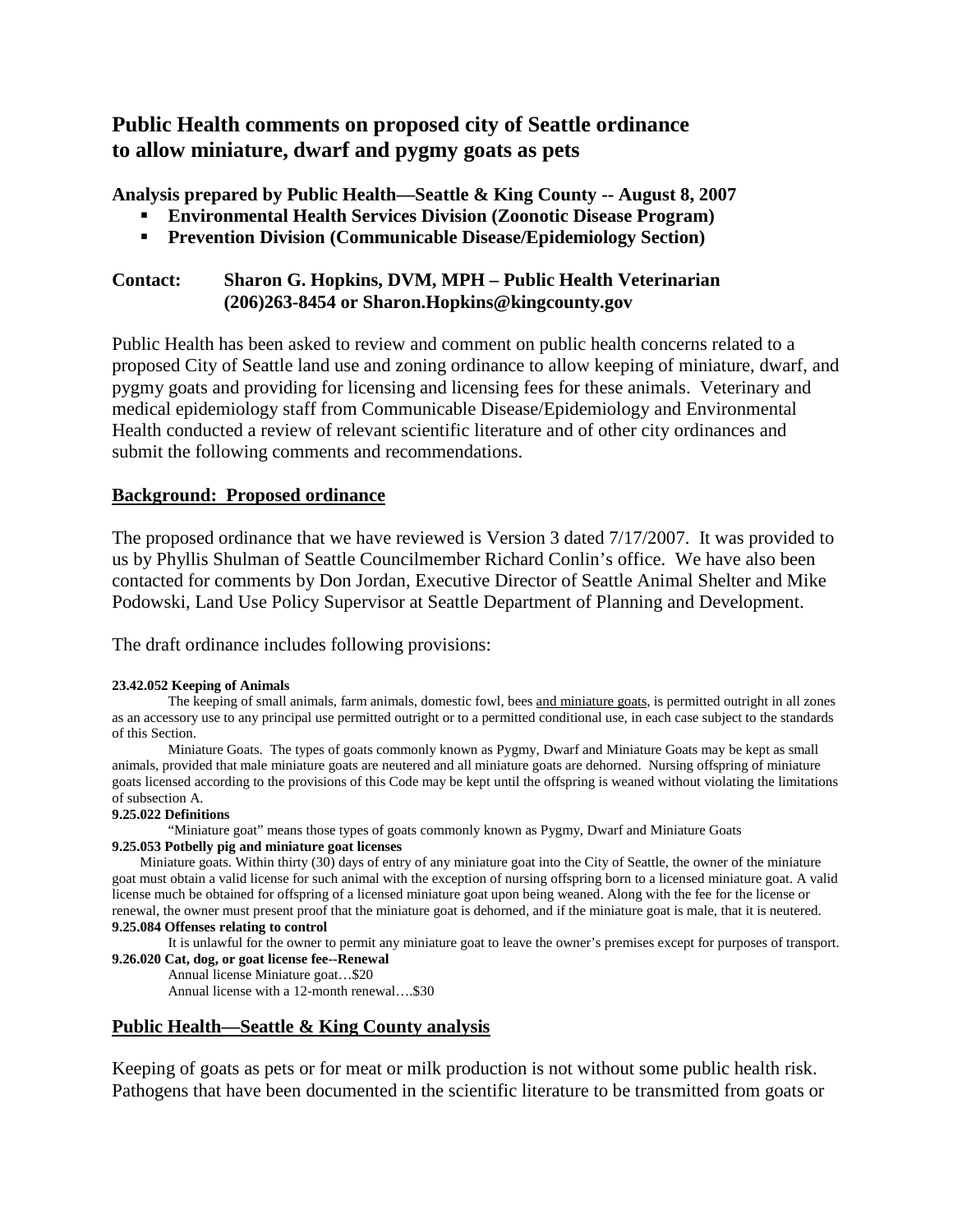goat products to people include *E. coli* O157:H7, *Toxoplasma*, *Salmonella*, *Campylobacter*, *Brucella*, *Streptococcus*, *Listeria*, *Coxiella* (Q fever), Orf virus, and others. See the attached Tables for summaries of some goat-associated outbreaks. Most of the reports of gastrointestinal outbreaks were associated with goats in animal exhibits (petting zoos, farm tours, field trips, and zoos) or consumption of unpasteurized (raw) goat milk or cheese. Single cases occur more frequently than outbreaks, but usually are not reported in the scientific literature. One King County child was infected with *E. coli* O157:H7 several years ago while visiting her grandparents, who kept a small pen of goats in their backyard.

Transmission of infections from goats to people can occur through the fecal-oral route (*E. coli*, *Salmonella*, others), from exposure to birthing fluids or placental tissues (Q fever, brucellosis), through direct contact (Orf virus), or through consumption of milk or milk products that have not been pasteurized (*E. coli*, *Listera*, others). The pathogens causing brucellosis and Q fever may also be airborne and are capable of causing life-threatening illness – both in fact are classified by the Centers for Disease Control and Prevention as class B bioterrorism agents.

Fortunately, serious illnesses from infections associated with goats are rare. Of the more common pathogens found in goats, E. coli O157:H7 infections due to fecal-oral transmission and infections associated with the consumption of unpasteurized goat milk or cheese are of significant public health concern because these diseases can be severe, particularly in young children and the elderly. *E. coli* O157:H7 infection causes diarrhea that is often bloody and accompanied by abdominal cramps; the illness typically resolves within a week. However, some people, especially young children, will go on to develop hemolytic uremic syndrome (HUS) a serious illness that may result in kidney failure, lifetime disability, or death. In addition to children, pregnant women, the elderly, and immunocompromised persons are at greater risk of serious disease outcomes.

## **Public Health recommendations**

If the ordinance is adopted, we strongly recommend that disease risks be mitigated through provisions within the ordinance and through education of goat owners and prospective goat owners in ways to prevent disease transmission. Consideration should be given to making information on disease risks widely available to prospective owners before they decide to keep goats, and to providing goat owners with information about prevention of zoonotic diseases, sanitation, and good husbandry practices when they apply for a goat license. Sanitation and disease prevention information can be developed by Public Health—Seattle & King County. Public Health, Seattle Animal Shelter, Seattle Tilth, WSU King County Extension, and other agencies could post information on their websites and in print materials. Consideration should be given to providing information in Spanish and other languages because goats may be kept for cultural reasons and as a preferred meat or milk source in some ethnic communities.

Specifically, we recommend the following:

Goats kept in the city of Seattle should be confined to the owner's premises and not be walked on city streets, taken to parks, or brought to public events such as street fairs or parades. This will help prevent environmental contamination by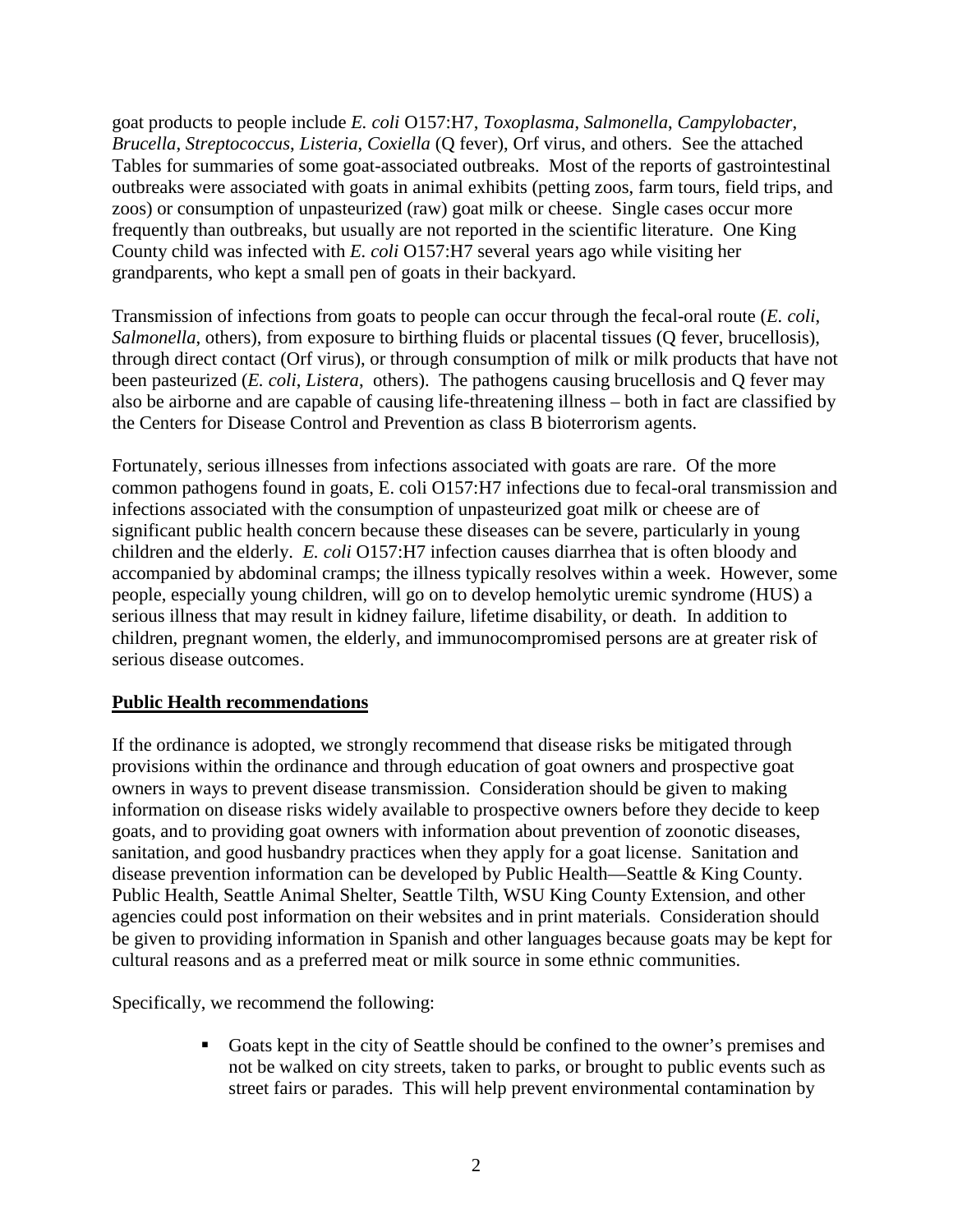goat feces and reduce risks to people, especially children, playing in parks and other public places.

- Goat pens should be set back from neighbor's yards to preclude direct contact between goats and neighbors (particularly children) and to reduce environmental contamination of neighboring premises.
- Goat manure should be adequately composted to destroy pathogens before use on vegetable gardens and landscaping. Adequate composting consists of maintaining a compost pile temperature of  $130-150^{\circ}$  F for 3 days. For more information, see [www.gardening.wsu.edu/stewardship/compost/manure/manure0.htm](http://www.gardening.wsu.edu/stewardship/compost/manure/manure0.htm)
- All goat milk intended for consumption by humans, dogs or cats, or for production of cheese, should be carefully pasteurized. For more about the health risks of raw milk, see www.metrokc.gov/health/prevcont/docs/rawmilk.pdf .
- Good sanitation and hand-washing should be practiced by goat owners and anyone handling goats or visiting premises where goats are kept.
- Goat owners should be made aware of the risk of disease transmission when does are kidding (giving birth). Persons other than the goat owners should be discouraged from attending births and handling young kids.
- In addition, the proposed ordinance contains introductory declarations. We suggest that these be edited to reflect good public health practice as follows:
- AN ORDINANCE relating to land use and zoning and the keeping of small animals, amending Sections 23.42.052, 9.25.022, 9.25.030, 9.25.050, 9.25.052, 9.25.080, 9.25.084, 9.25.100; and 9.26.020 to allow the keeping of miniature goats and providing for the licensing and licensing fees therefor.
- WHEREAS, goats, along with dogs are the earliest animals domesticated by humans, roughly 10,000 years ago; and
- WHEREAS, numerous cultures worldwide keep goats and more people worldwide drink goat milk than any other animal's; and
- WHEREAS, many immigrants from all over the world are familiar with keeping goats; and
- WHEREAS, miniature goats are considered excellent pets due to their good-natured personalities, friendliness, faithfulness, and hardy constitution; and
- WHEREAS, miniature goats are no bigger than a number of species of large domestic dogs; miniature goats average around 24" tall and 50-100 pounds, compared to some large dogs that average around 30" tall and can weigh up to 200 pounds; and
- WHEREAS, miniature goats can be a sound way to provide milk and cheese to families **ADD:** if milk is properly pasteurized prior to consumption or cheese production; and
- WHEREAS, there are numerous benefits for urban sustainability that goats provide including that their is an excellent source of garden compost **ADD:** provided it is properly composted to reach temperatures that will destroy potentially harmful pathogens, their hair is a renewable source of fiber, and goats can provide an alternative to lawn mowers; and

WHEREAS, goats are valuable for controlling noxious weeds and clearing brush and undergrowth; and

DELETE: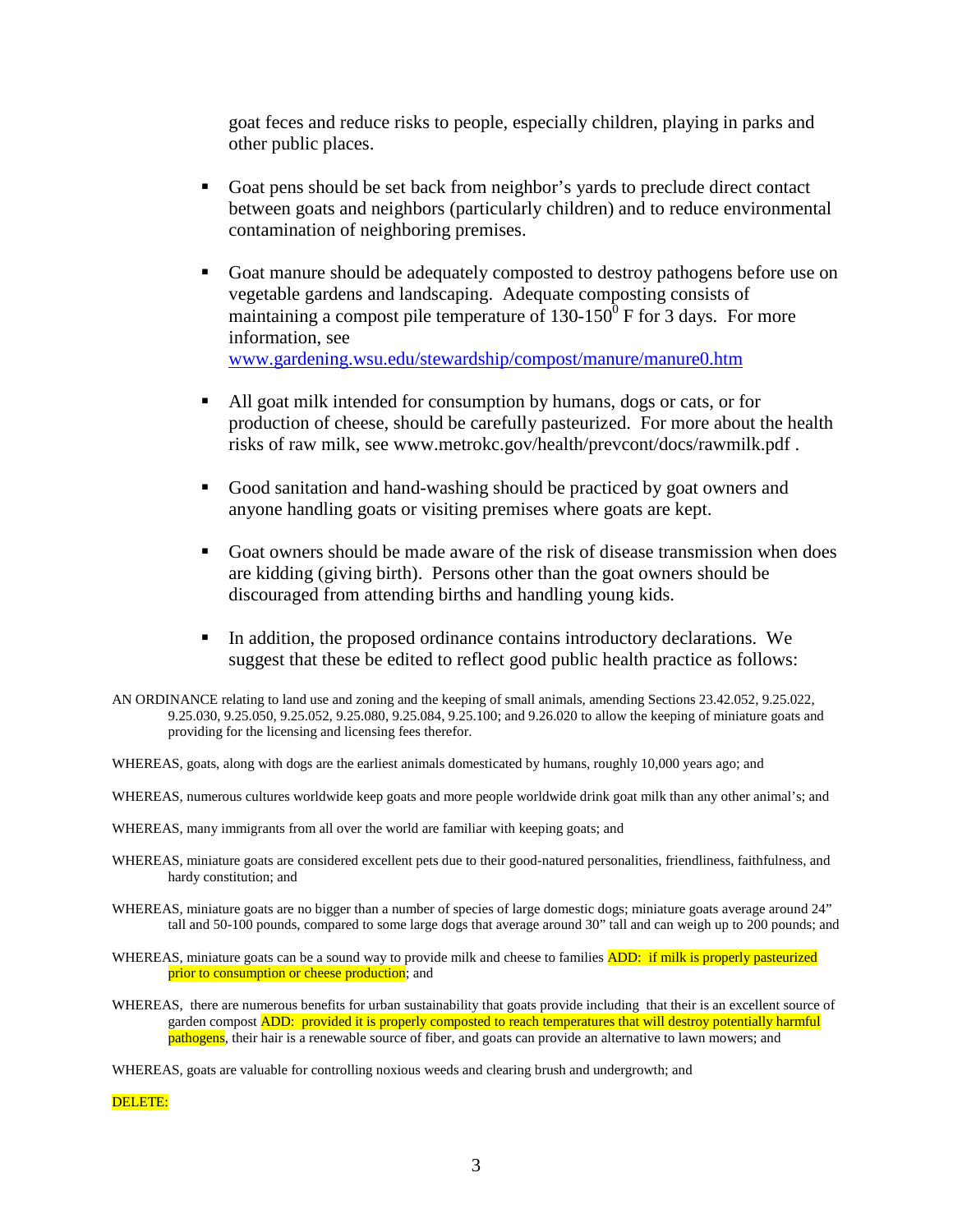WHEREAS, goats do not create any significant public health risk and do not commonly carry diseases, such as rabies, that are problematic for humans; and

WHEREAS, female and neutered male goats do not generate significant odors, and

WHEREAS, municipalities including Portland, Oregon and Everett, Washington have codes that permit miniature goats to be kept; and

**DELETE** 

WHEREAS, miniature goats are easily handled by children; *(a goat weighing 50-100 lbs cannot be easily restrained by a child when the goat wants to go the other way*):

## **Table 1. Outbreaks associated with goat contact**

**\_\_\_\_\_\_\_\_\_\_\_\_\_\_\_\_\_\_\_\_\_\_\_\_\_\_\_\_\_\_\_\_\_\_\_\_\_\_\_\_\_\_**

| <b>Location</b>                        | Venue        | <b>Causative</b><br><b>Agent/Disease</b> | <b>Animals Present</b>                    | <b>Date</b> | <b>Number</b><br>People<br><b>Affected<sup>a</sup></b> |
|----------------------------------------|--------------|------------------------------------------|-------------------------------------------|-------------|--------------------------------------------------------|
| Ontario <sup>22</sup>                  | Fair         | E coli 0157:H7                           | Goats<br>Sheep<br>Cattle                  | 1999        | 159 P<br>11 C                                          |
| Pennsylvania <sup>1</sup>              | Dairy Farm   | E coli 0157:H7                           | Cattle<br>Sheep<br>Goats<br>Llamas<br>Pig | 2000        | 51 P<br>15 C                                           |
| Washington <sup>1</sup>                | Dairy Farm   | E coli O157:H7                           | Goats<br>Cattle                           | 2000        | 5C                                                     |
| $O$ regon $17$                         | Fair         | E coli O157:H7                           | Goats                                     | 2002        | 82 P<br>72 C                                           |
| Vermont <sup>21</sup>                  |              | E coli O157:H7                           | Goat                                      | 2003        | 6 P<br>1 <sup>C</sup>                                  |
| Minnesota <sup>21</sup>                |              | E coli O157:H7                           | Cattle<br>Sheep<br>Goat                   | 2003        | 5 <sub>C</sub>                                         |
| North Carolina <sup>3</sup>            | Fair         | E coli O157:H7                           | Goats<br>Sheep                            | 2004        | 108P<br>41 C                                           |
| Florida $3$                            | Fair         | E coli O157:H7                           | Sheep<br>Goats<br>Cattle                  | 2005        | 63 P<br>20 C                                           |
| Arizona <sup>3</sup>                   | Zoo          | E coli O157:H7                           | Goats<br>Pigs<br>Cattle                   | 2005        | 2C                                                     |
| Florida <sup>7</sup>                   | Nature park  | E coli 0157:H7                           | Goats<br>Sheep<br>Llama                   | 2007        | 5 C                                                    |
| <b>North</b><br>Carolina <sup>10</sup> | Restaurant   | E. coli O157:H7                          | Goat (slaughter)                          | 2007        | 20C                                                    |
| California <sup>2</sup>                | Neighborhood | Q fever                                  | Goats                                     | 2001        | 2C                                                     |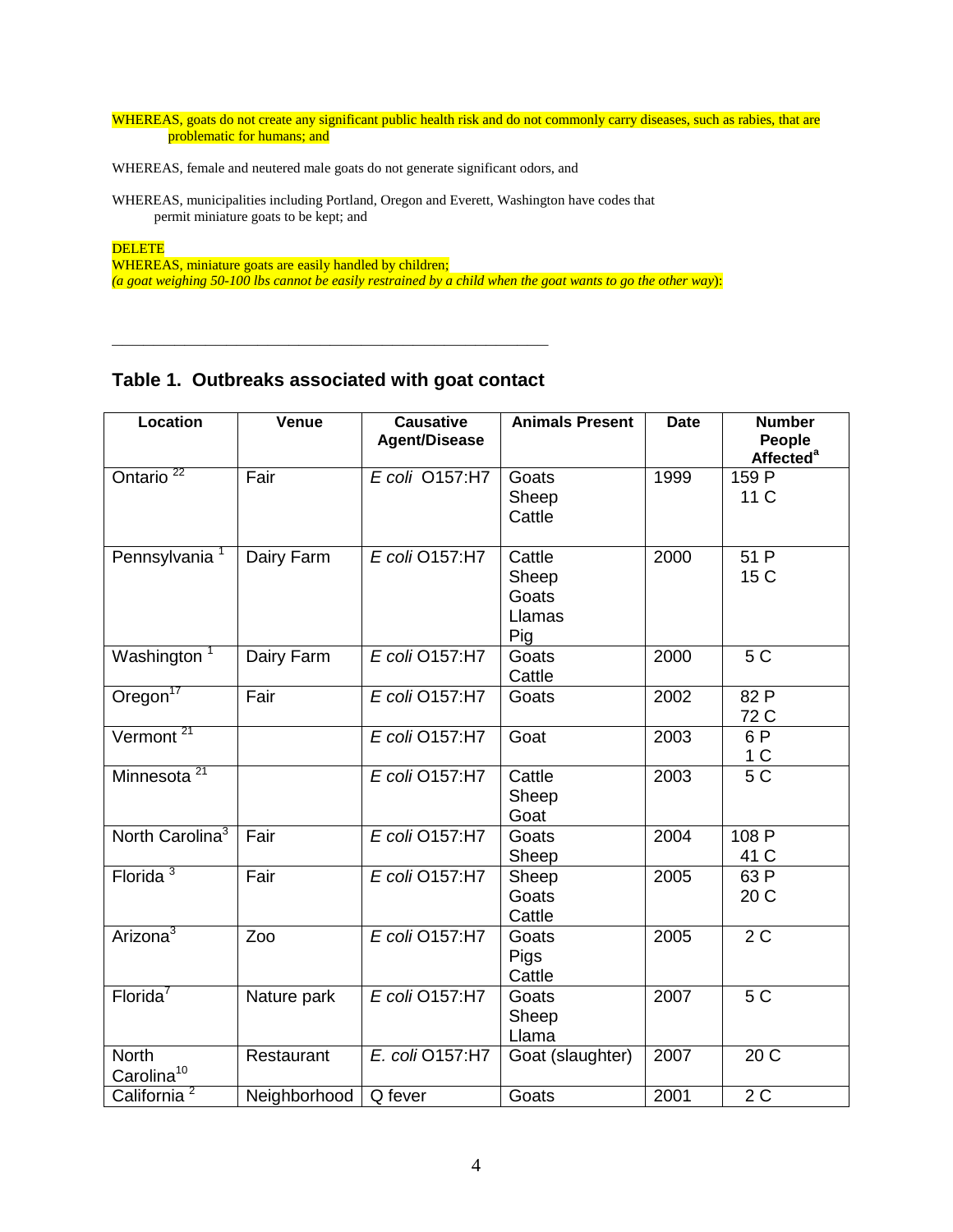|                    | goat herd  |         |       |      |      |
|--------------------|------------|---------|-------|------|------|
| Newfoundland<br>14 | Goat farms | Q fever | Goats | 1999 | 66 C |

*<sup>a</sup> P = probable C = confirmed*

## **Table 2. Outbreaks associated with goat products**

| <b>Location</b>                                                                               | <b>Causative</b><br><b>Agent/Disease</b> | <b>Product</b><br><b>Involved</b>   | <b>Date</b> | <b>Number</b><br>People             |
|-----------------------------------------------------------------------------------------------|------------------------------------------|-------------------------------------|-------------|-------------------------------------|
| Texas $^{23}$                                                                                 | <b>Brucellosis</b>                       | Unpasteurized<br>goat cheese        | 1983        | <b>Affected<sup>a</sup></b><br>29 C |
| 20<br>California                                                                              | Toxoplasmosis                            | Unpasteurized<br>goat milk          | 1978        | 10 <sub>C</sub>                     |
| King County,<br>WA <sup>13</sup>                                                              | Campylobacter                            | Unpasteurized<br>goat milk          | 1983        | 6 <sub>C</sub>                      |
| France <sup>8</sup>                                                                           | E coli O157:H7                           | Unpasteurized<br>cow/goat<br>cheese | 1992        | 4 C                                 |
| France <sup>9</sup>                                                                           | Salmonella<br>paratyphi B                | Unpasteurized<br>goat cheese        | 1993        | 273 C                               |
| Czech <sup>6</sup>                                                                            | E coli 0157:H7                           | Unpasteurized<br>goat milk          | 1995        | 4 C                                 |
| <b>British</b><br>Columbia <sup>18</sup>                                                      | E coli 0157:H7                           | Unpasteurized<br>goat milk          | 2001        | 5 C                                 |
| Spain <sup>19</sup>                                                                           | <b>Brucellosis</b>                       | Unpasteurized<br>goat cheese        | 2002        | 11 P<br>2 C                         |
| 12<br>France                                                                                  | E coli 0157:H7                           | Unpastuerized<br>goat cheese        | 2003        | 3C                                  |
| 16<br>Finland                                                                                 | Streptococcus equi                       | Unpastuerized<br>goat cheese        | 2003        | $\overline{7C}$                     |
| France <sup>11</sup><br>Sweden<br>Switzerland<br>Germany<br>Austria<br>England<br>Netherlands | Salmonella<br>stourbridge                | Unpasteurized<br>goat cheese        | 2005        | 52 C                                |
| Estonia <sup>15</sup>                                                                         | Tick-borne<br>encephalitis virus         | Unpasteurized<br>goat milk          | 2005        | 27 C                                |

*<sup>a</sup> P = probable C = confirmed*

#### **References:**

- 1. Outbreaks of Escherichia coli O157:H7 infections among children associated with farm visits-- Pennsylvania and Washington, 2000. *MMWR Morb Mortal Wkly Rep* 2001;50:293-297.
- 2. Q fever--California, Georgia, Pennsylvania, and Tennessee, 2000-2001. *MMWR Morb Mortal Wkly Rep* 2002;51:924-927.
- 3. Outbreaks of Escherichia coli O157:H7 associated with petting zoos--North Carolina, Florida, and Arizona, 2004 and 2005. *MMWR Morb Mortal Wkly Rep* 2005;54:1277-1280.